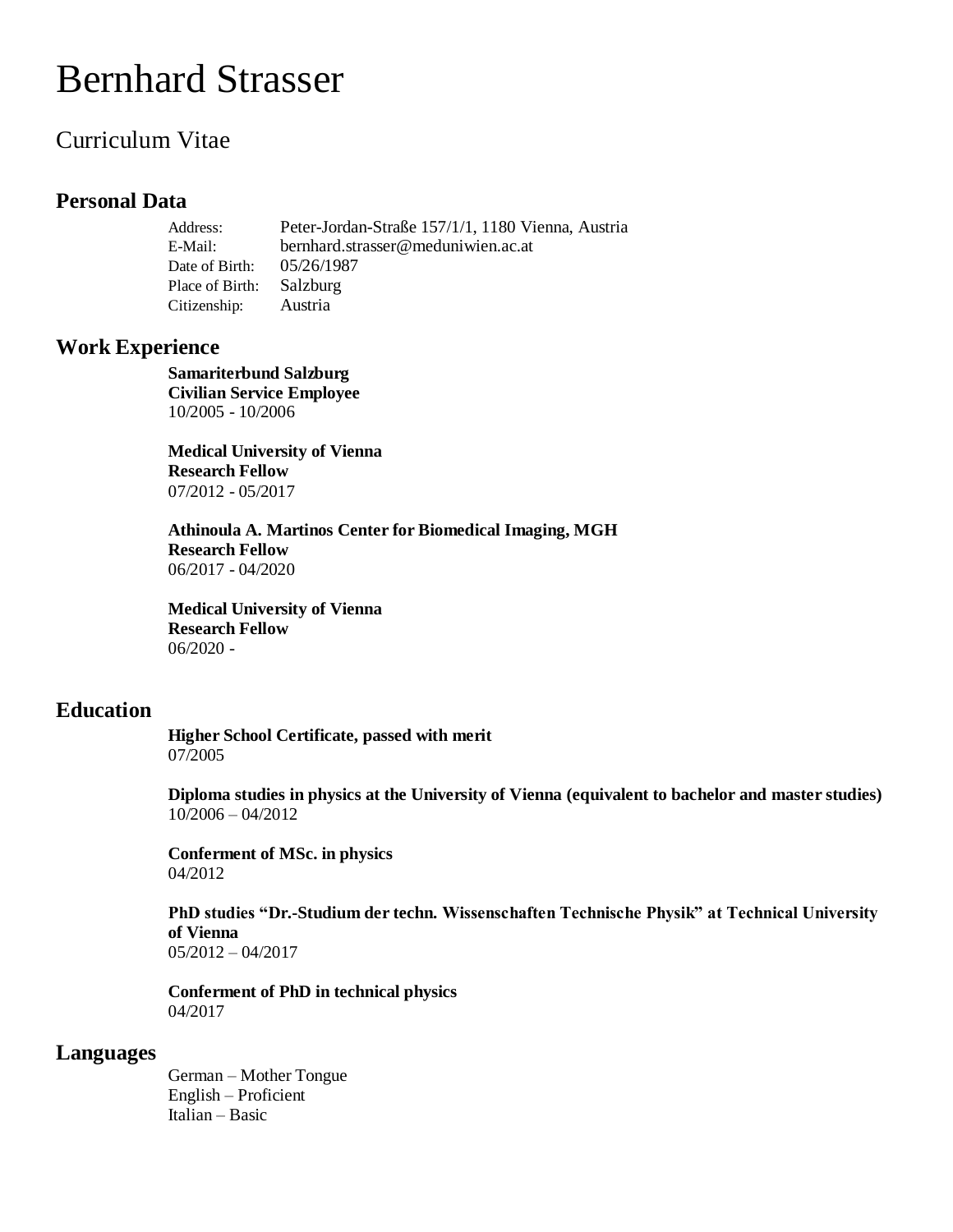## **Publications**

**Strasser B**, Chmelik M, Robinson SD, Hangel G, Gruber S, Trattnig S, Bogner W. Coil combination of multichannel MRSI data at 7 T: MUSICAL. NMR in biomedicine. 2013; 26(12):1796-805.

Bogner W, Gagoski B, Hess AT, Bhat H, Tisdall MD, van der Kouwe AJ, **Strasser B**, Marjańska M, Trattnig S, Grant E, Rosen B, Andronesi OC. 3D GABA imaging with real-time motion correction, shim update and reacquisition of adiabatic spiral MRSI. NeuroImage. 2014; 103:290-302.

Navarro de Lara LI, Windischberger C, Kuehne A, Woletz M, Sieg J, Bestmann S, Weiskopf N, **Strasser B**, Moser E, Laistler E. A novel coil array for combined TMS/fMRI experiments at 3 T. Magnetic resonance in medicine. 2015; 74(5):1492-501.

Považan M, Hangel G, **Strasser B**, Gruber S, Chmelik M, Trattnig S, Bogner W. Mapping of brain macromolecules and their use for spectral processing of (1)H-MRSI data with an ultra-short acquisition delay at 7 T. NeuroImage. 2015; 121:126-35.

Hangel G, **Strasser B**, Považan M, Gruber S, Chmelík M, Gajdošík M, Trattnig S, Bogner W. Lipid suppression via double inversion recovery with symmetric frequency sweep for robust 2D-GRAPPAaccelerated MRSI of the brain at 7 T. NMR in biomedicine. 2015; 28(11):1413-25.

Gruber S, Minarikova L, Pinker K, Zaric O, Chmelik M, **Strasser B**, Baltzer P, Helbich T, Trattnig S, Bogner W. Diffusion-weighted imaging of breast tumours at 3 Tesla and 7 Tesla: a comparison. European radiology. 2016; 26(5):1466-73. DOI: 10.1007/s00330-015-3947-1.

Zaric O, Pinker K, Zbyn S, **Strasser B**, Robinson S, Minarikova L, Gruber S, Farr A, Singer C, Helbich TH, Trattnig S, Bogner W. Quantitative Sodium MR Imaging at 7 T: Initial Results and Comparison with Diffusionweighted Imaging in Patients with Breast Tumors. Radiology. 2016; 280(1):39-48. DOI: 10.1148/radiol.2016151304.

Hnilicová P, Považan M, **Strasser B**, Andronesi OC, Gajdošík M, Dydak U, Ukropec J, Dobrota D, Trattnig S, Bogner W. Spatial variability and reproducibility of GABA-edited MEGA-LASER 3D-MRSI in the brain at 3 T. NMR in biomedicine. 2016; 29(11):1656-1665.

**Strasser B**, Považan M, Hangel G, Hingerl L, Chmelik M, Gruber S, Trattnig S, Bogner W. (2 + 1)D-CAIPIRINHA accelerated MR spectroscopic imaging of the brain at 7T. Magnetic resonance in medicine. 2017; 78(2):429-440.

Gruber S, Heckova E, **Strasser B**, Považan M, Hangel GJ, Minarikova L, Trattnig S, Bogner W; Mapping an Extended Neurochemical Profile at 3 and 7 T Using Accelerated High-Resolution Proton Magnetic Resonance Spectroscopic Imaging. Invest Radiol. 2017 Oct;52(10):631-639

Eva Heckova, Michal Považan, Bernhard Strasser, Patrik Krumpolec, Petra Hnilicová, Gilbert J Hangel, Philipp A Moser, Ovidiu C Andronesi, Andre J van der Kouwe, Peter Valkovic, Barbara Ukropcova, Siegfried Trattnig, Wolfgang Bogner. Real-time correction of motion and imager instability artifacts during 3D γ-aminobutyric acid–edited MR spectroscopic imaging. Radiology. 2018; 286(2): 666-675. DOI: doi.org/10.1148/radiol.2017170744.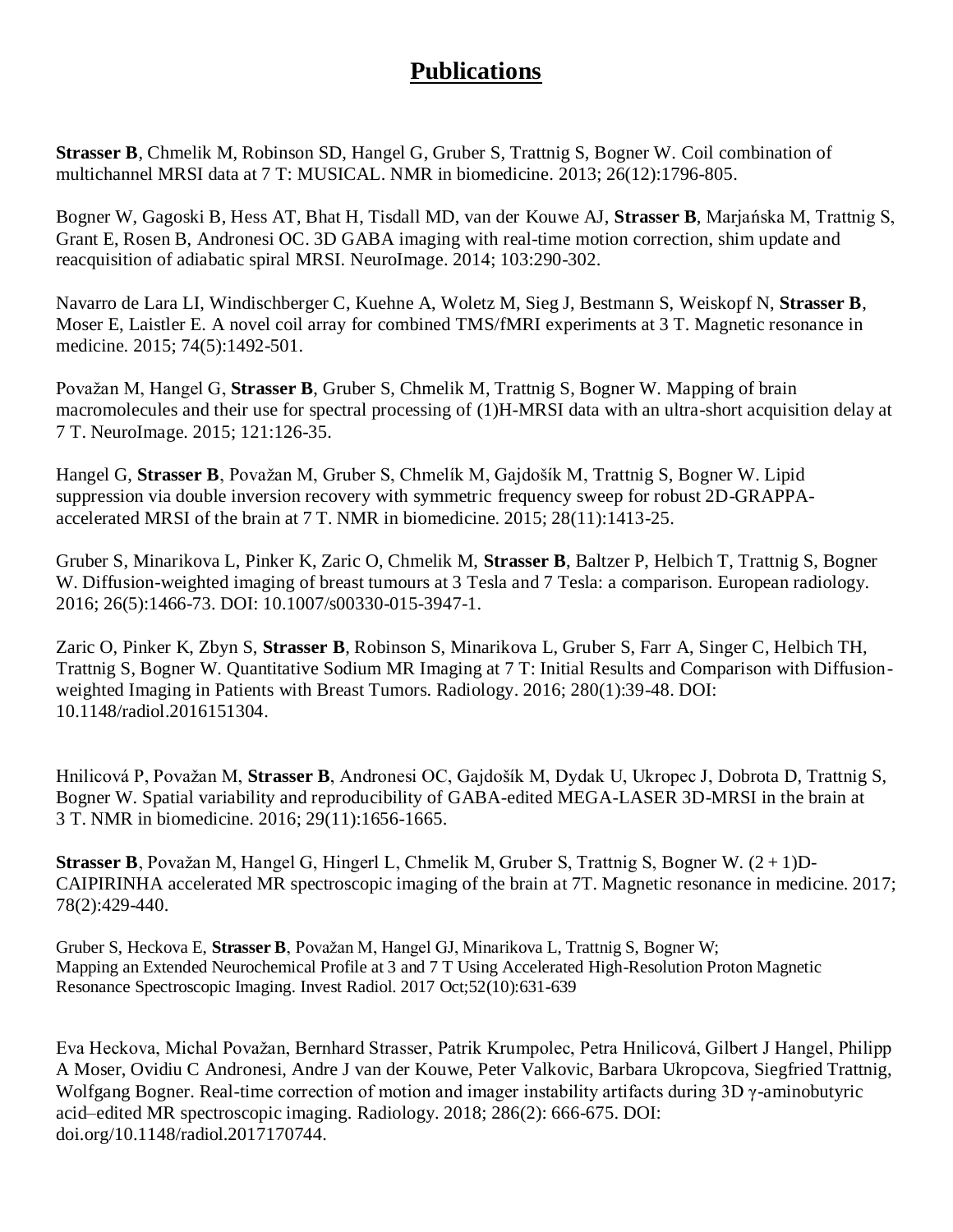Michal Považan, Bernhard Strasser, Gilbert Hangel, Eva Heckova, Stephan Gruber, Siegfried Trattnig, Wolfgang Bogner. Simultaneous mapping of metabolites and individual macromolecular components via ultra‐short acquisition delay 1H MRSI in the brain at 7T. Magnetic resonance in medicine. 2018; 79(33): 1231- 1240. DOI: doi.org/10.1002/mrm.26778.

Trattnig S, Springer E, Bogner W, Hangel G, **Strasser B**, Dymerska B, Cardoso PL, Robinson SD. Key clinical benefits of neuroimaging at 7T. NeuroImage. 2018; 168:477-489.

Hangel G, **Strasser B**, Považan M, Heckova E, Hingerl L, Boubela R, Gruber S, Trattnig S, Bogner W. Ultrahigh resolution brain metabolite mapping at 7 T by short-TR Hadamard-encoded FID-MRSI. NeuroImage. 2018; 168:199-210.

*Hingerl L, Bogner W, Moser P, Považan M, Hangel G, Heckova E, Gruber S, Trattnig S, Strasser B.* Density-weighted concentric circle trajectories for high resolution brain magnetic resonance spectroscopic imaging at 7T. **Magn Reson Med**. 2018 Jun;79(6):2874-2885, DOI: 10.1002/mrm.26987

*Moser P, Bogner W, Hingerl L, Heckova E, Hangel G, Motyka S, Trattnig S, Strasser B.* Non-Cartesian GRAPPA and coil combination using interleaved calibration data—application to concentric-ring MRSI of the human brain at 7T. **Magn Reson Med**. 2019 Nov;82(5):1587-1603, DOI: 10.1002/mrm.27822

Philipp Moser, Lukas Hingerl, Bernhard Strasser, Michal Považan, Gilbert Hangel, Ovidiu C Andronesi, Andre van der Kouwe, Stephan Gruber, Siegfried Trattnig, Wolfgang Bogner. Whole-slice mapping of GABA and GABA+ at 7T via adiabatic MEGA-editing, real-time instability correction, and concentric circle. Neuroimage 2019; 184: 475-489. DOI: 10.1016/j.neuroimage.2018.09.039.

Eva Heckova, Bernhard Strasser, Gilbert J Hangel, Michal Považan, Assunta Dal-Bianco, Paulus S Rommer, Petr Bednarik, Stephan Gruber, Fritz Leutmezer, Hans Lassmann, Siegfried Trattnig, Wolfgang Bogner. 7 T magnetic resonance spectroscopic imaging in multiple sclerosis: how does spatial resolution affect the detectability of metabolic changes in brain lesions?. Investigative Radiology 2019; 54(4): 247-254. DOI: 10.1097/RLI.0000000000000531.

Gilbert Hangel, Saurabh Jain, Elisabeth Springer, Eva Hečková, Bernhard Strasser, Michal Považan, Stephan Gruber, Georg Widhalm, Barbara Kiesel, Julia Furtner, Matthias Preusser, Thomas Roetzer, Siegfried Trattnig, Diana M Sima, Dirk Smeets, Wolfgang Bogner. High-resolution metabolic mapping of gliomas via patch-based super-resolution magnetic resonance spectroscopic imaging at 7T. Neuroimage 2019; 191: 587-595. DOI: 10.1016/j.neuroimage.2019.02.023.

Stanislav Motyka, Philipp Moser, Lukas Hingerl, Gilbert Hangel, Eva Heckova, Bernhard Strasser, Korbinian Eckstein, Simon Daniel Robinson, Benedikt A Poser, Stephan Gruber, Siegfried Trattnig, Wolfgang Bogner. The influence of spatial resolution on the spectral quality and quantification accuracy of whole-brain MRSI at 1.5 T, 3T, 7T, and 9.4 T. Magnetic resonance in medicine. 2019; 82(2): 551-565. DOI: 10.1002/mrm.27746.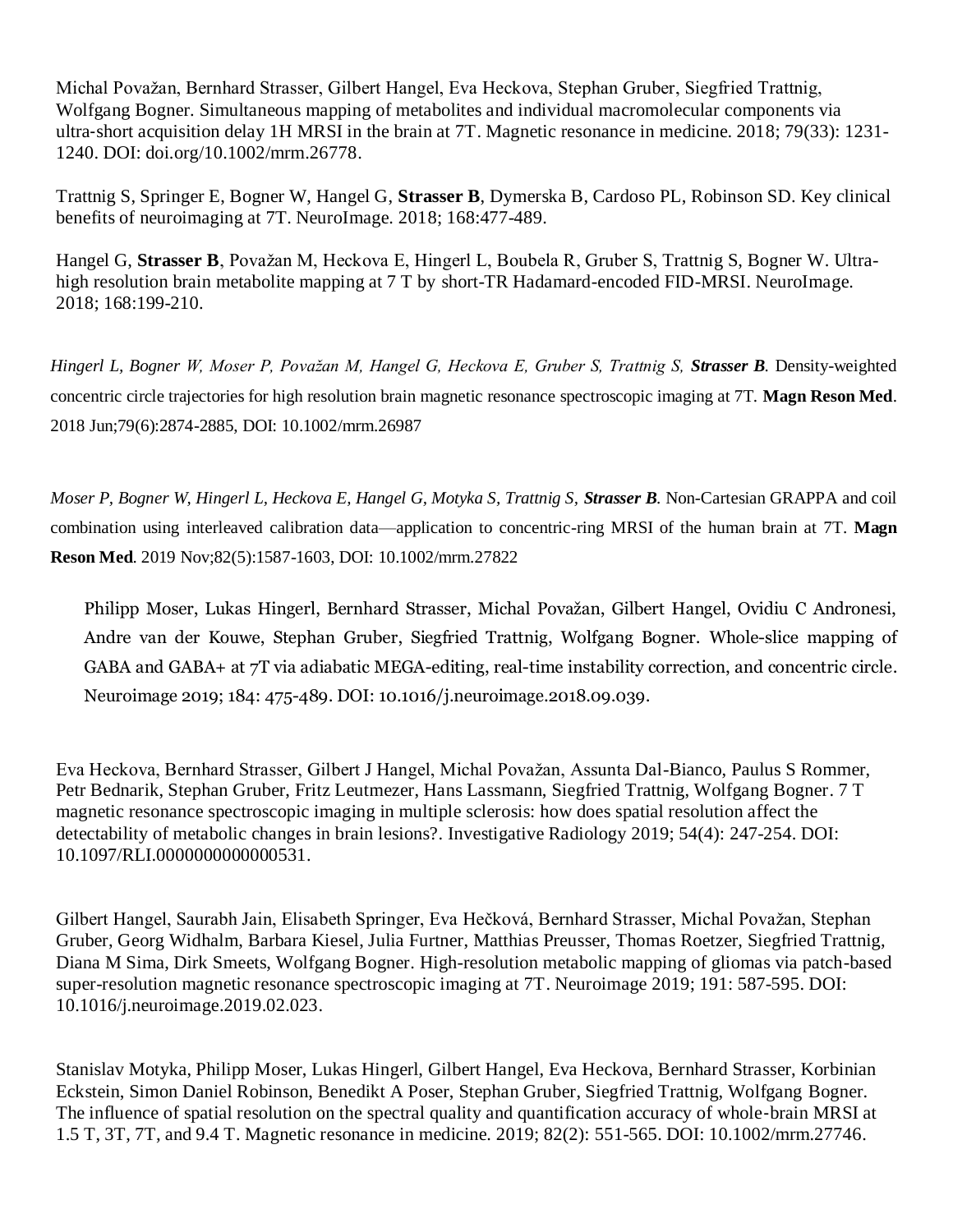Gilbert Hangel, Cornelius Cadrien, Philipp Lazen, Julia Furtner, Alexandra Lipka, Eva Hečková, Lukas Hingerl, Stanislav Motyka, Stephan Gruber, Bernhard Strasser, Barbara Kiesel, Mario Mischkulnig, Matthias Preusser, Thomas Roetzer, Adelheid Wöhrer, Georg Widhalm, Karl Rössler, Siegfried Trattnig, Wolfgang Bogner. High-resolution metabolic imaging of high-grade gliomas using 7T-CRT-FID-MRSI. Neuroimage: Clinical. 2020; 28: 102433. DOI: doi.org/10.1016/j.nicl.2020.102433.

Eva Heckova, Michal Považan, Bernhard Strasser, Stanislav Motyka, Gilbert Hangel, Lukas Hingerl, Philipp Moser, Alexandra Lipka, Stephan Gruber, Siegfried Trattnig, Wolfgang Bogner. Effects of different macromolecular models on reproducibility of FID-MRSI at 7T. Magnetic resonance in medicine. 2020; 83(1): 12-21. DOI: doi.org/10.1002/mrm.27922.

*Li X, Strasser B, Jafari-Khouzani K, Thapa B, Small J, Cahill DP, Dietrich J, Batchelor TT, Andronesi OC.* Super-resolution whole-brain 3D MR spectroscopic imaging for mapping D-2-hydroxyglutarate and tumor metabolism in isocitrate dehydrogenase 1-mutated human gliomas. **Radiology**. 2020 Mar;294(3):589-597, DOI: 10.1148/radiol.2020191529

Lukas Hingerl, Bernhard Strasser, Philipp Moser, Gilbert Hangel, Stanislav Motyka, Eva Heckova, Stephan Gruber, Siegfried Trattnig, Wolfgang Bogner. Clinical high-resolution 3D-MR spectroscopic imaging of the human brain at 7 T. Investigative radiology. 2020; 55(4): 239-248. DOI: 10.1097/RLI.0000000000000626.

Philipp Moser, Korbinian Eckstein, Lukas Hingerl, Michael Weber, Stanislav Motyka, Bernhard Strasser, Andre van der Kouwe, Simon Robinson, Siegfried Trattnig, Wolfgang Bogner. Intra‐session and inter‐subject variability of 3D‐FID‐MRSI using single‐echo volumetric EPI navigators at 3T. Magnetic resonance in medicine. 2020; 83(6): 1920-1929. DOI: 10.1002/mrm.28076.

*#Esmaeili M, #Stockmann J, #Strasser B, Arango N, Thapa B, Wang Z, van der Kouwe A, Dietrich J, Cahill DP, Batchelor TT, White J, Adalsteinsson E, Wald L, Andronesi OC.* An integrated RF-receive/B0-shim array coil boosts performance of whole-brain MR spectroscopic imaging at 7 T. **Sci Rep**. 2020 Sep 14;10(1):15029, DOI:10.1038/s41598-020-71623-5, *#shared first author*

Bachrata B, **Strasser B**, Bogner W, Schmid AI, Korinek R, Krššák M, Trattnig S, Robinson SD. Simultaneous Multiple Resonance Frequency imaging (SMURF): Fat-water imaging using multi-band principles. Magnetic resonance in medicince. 2021; 85(3):1379-1396.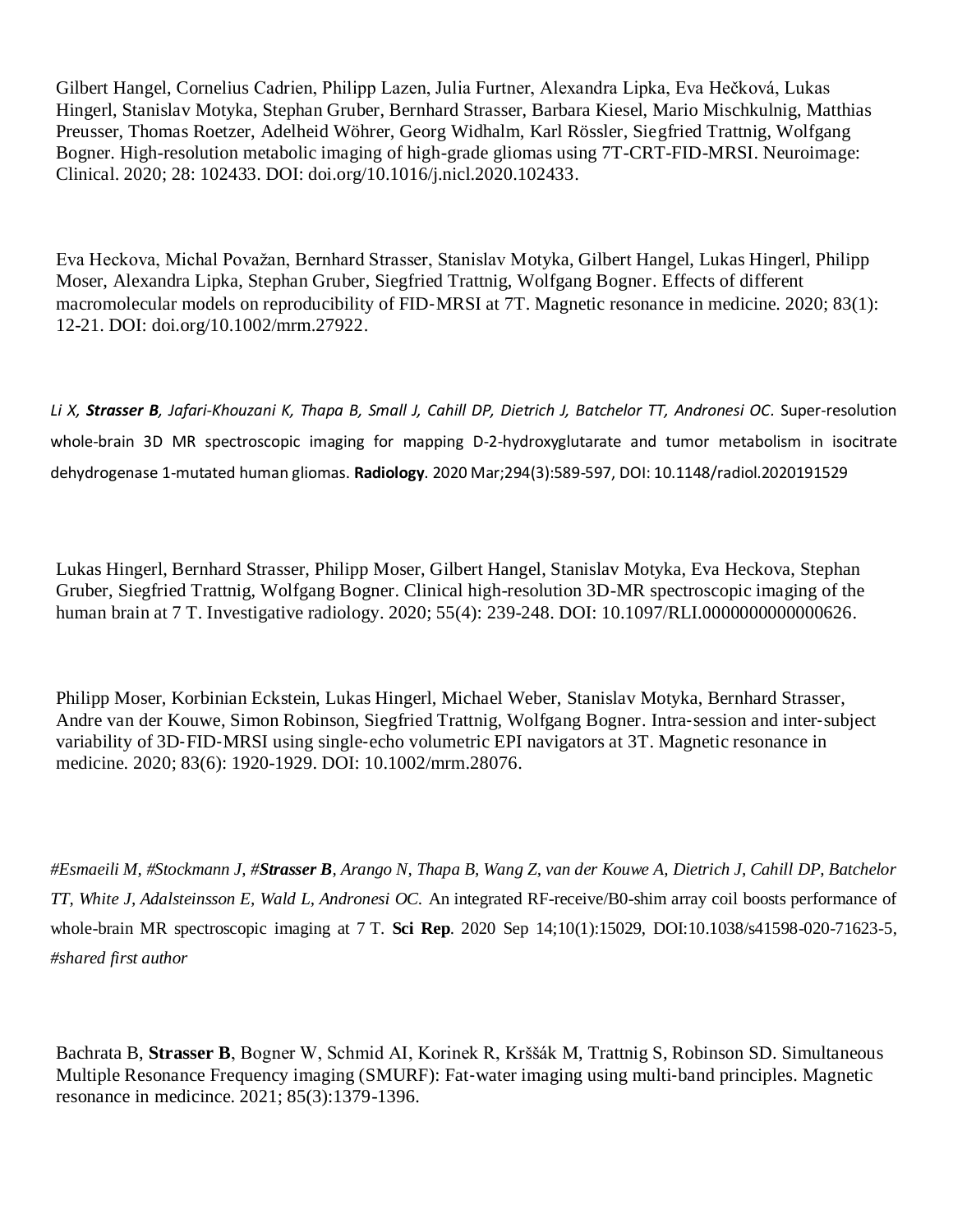Richard Imrich, Miroslav Vlcek, Adela Penesova, Zofia Radikova, Andrea Havranova, Monika Sivakova, Pavel Siarnik, Branislav Kollar, Tomas Sokolov, Peter Turcani, Eva Heckova, Gilbert Hangel, Bernhard Strasser, Wolfgang Bogner. Cardiac autonomic function in patients with early multiple sclerosis. Clinical Autonomic Research 2021; 31: 553–562. DOI: 10.1007/s10286-021-00790-w.

Esmaeili M, **Strasser B**, Bogner W, Moser P, Wang Z, Andronesi OC. Whole-Slab 3D MR Spectroscopic Imaging of the Human Brain With Spiral-Out-In Sampling at 7T. JMRI. 2021; 53(4): 1237-1250.

Tkáč I, Deelchand D, Dreher W, Hetherington H, Kreis R, Kumaragamage C, Považan M, Spielman DM, **Strasser B**, de Graaf RA. Water and lipid suppression techniques for advanced 1 H MRS and MRSI of the human brain: experts' consensus recommendations. **NMR Biomed**. 2021; 34(5):e4459, DOI: 10.1002/nbm.4459

Stanislav Motyka, Lukas Hingerl, Bernhard Strasser, Gilbert Hangel, Eva Heckova, Asan Agibetov, Georg Dorffner, Stephan Gruber, Siegfried Trattning, Wolfgang Bogner. k‐Space‐based coil combination via geometric deep learning for reconstruction of non‐Cartesian MRSI data. Magnetic Resonance in Medicine 2021 [EPub]. DOI: 10.1002/mrm.28876.

Ema Kantorová, Petra Hnilicová, Wolfgang Bogner, Marián Grendár, Daniel Čierny, Eva Hečková, Bernhard Strasser, Róbert Ružinák, Kamil Zeleňák, Egon Kurča. Positivity of oligoclonal bands in the cerebrospinal fluid predisposed to metabolic changes and rearrangement of inhibitory/excitatory neurotransmitters in subcortical brain structures in multiple sclerosis. Multiple Sclerosis and Related Disorders 2021; 52(102978). DOI: 10.1016/j.msard.2021.102978.

Ema Kantorová, Petra Hnilicová, Wolfgang Bogner, Marián Grendár, Ján Grossmann, Slavomíra Kováčová, Eva Hečková, Bernhard Strasser, Daniel Čierny, Kamil Zeleňák, Egon Kurča. Neurocognitive performance in relapsing-remitting multiple sclerosis patients is associated with metabolic abnormalities of the thalamus but not the hippocampus– GABA-edited 1H MRS study. Neurological Research 2021 [EPub]. DOI: 10.1080/01616412.2021.1956282.

Gilbert Hangel, Benjamin Spurny‐Dworak, Philipp Lazen, Cornelius Cadrien, Sukrit Sharma, Lukas Hingerl, Eva Hečková, Bernhard Strasser, Stanislav Motyka, Alexandra Lipka, Stephan Gruber, Christoph Brandner, Rupert Lanzenberger, Karl Rössler, Siegfried Trattnig, Wolfgang Bogner. Inter‐subject stability and regional concentration estimates of 3D‐FID‐MRSI in the human brain at 7 T. NMR in Biomed 2021; e4596; DOI: 10.1002/nbm.4596.

Antoine Klauser, Bernhard Strasser, Bijaya Thapa, Francois Lazeyras, Ovidiu Andronesi. Achieving highresolution 1H-MRSI of the human brain with compressed-sensing and low-rank reconstruction at 7 Tesla. Journal of Magnetic Resonance 2021; 331(107048). DOI: 10.1016/j.jmr.2021.107048

*Strasser B, Arango NS, Stockmann JP, Gagoski B, Thapa B, Xianqi L, Bogner W, Moser P, Small J, Cahill DP, Batchelor T, Dietrich J, van der Kouwe A, White J, Adalsteinsson E, Andronesi OC.* Improving 2HG MRS Imaging in Mutant IDH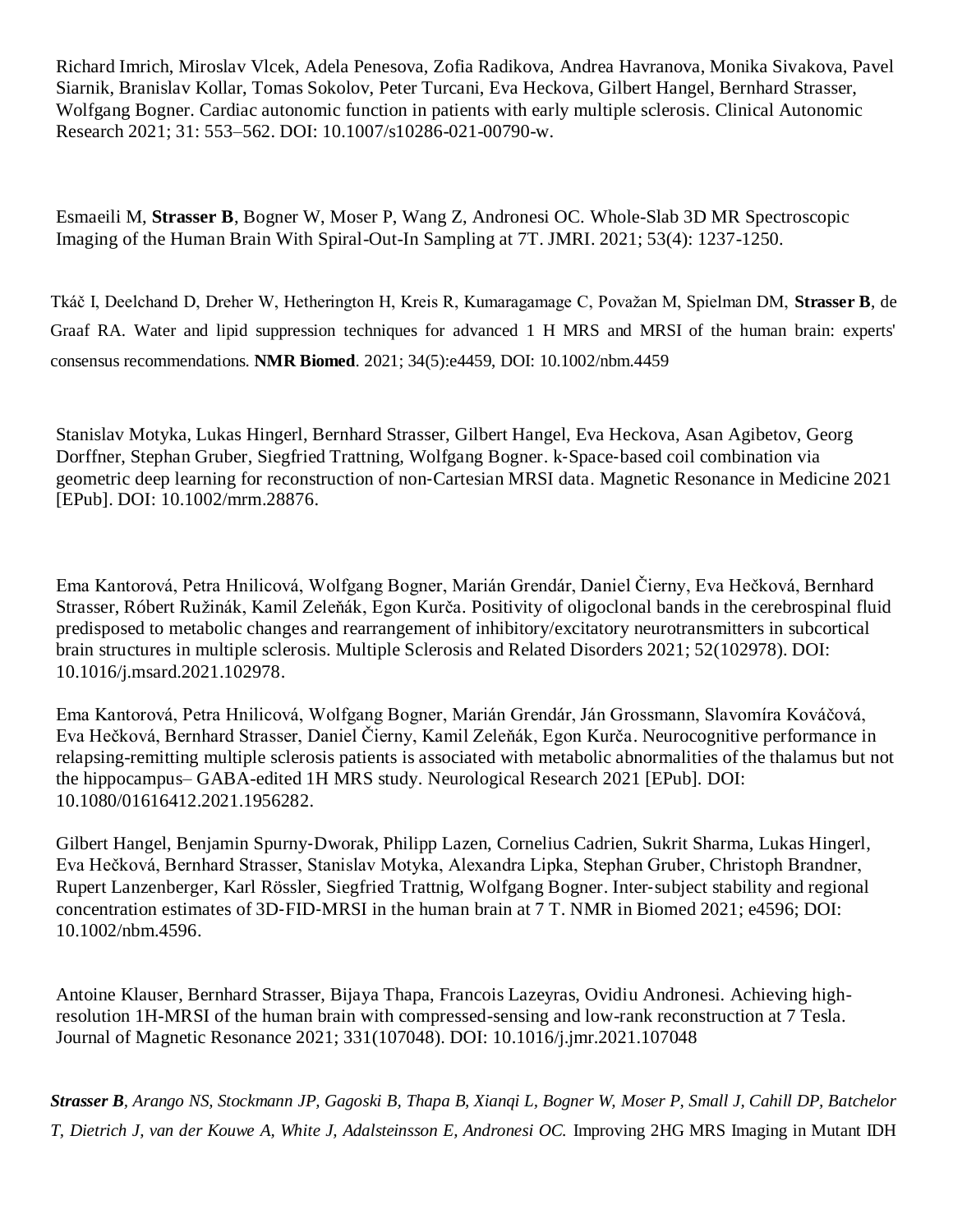Glioma Patients with Multiplexed RF-receive/B<sub>0</sub>-shim Array Coils at 3T. NMR in Biomed 2021; e4621. DOI: 10.1002/nbm.4621.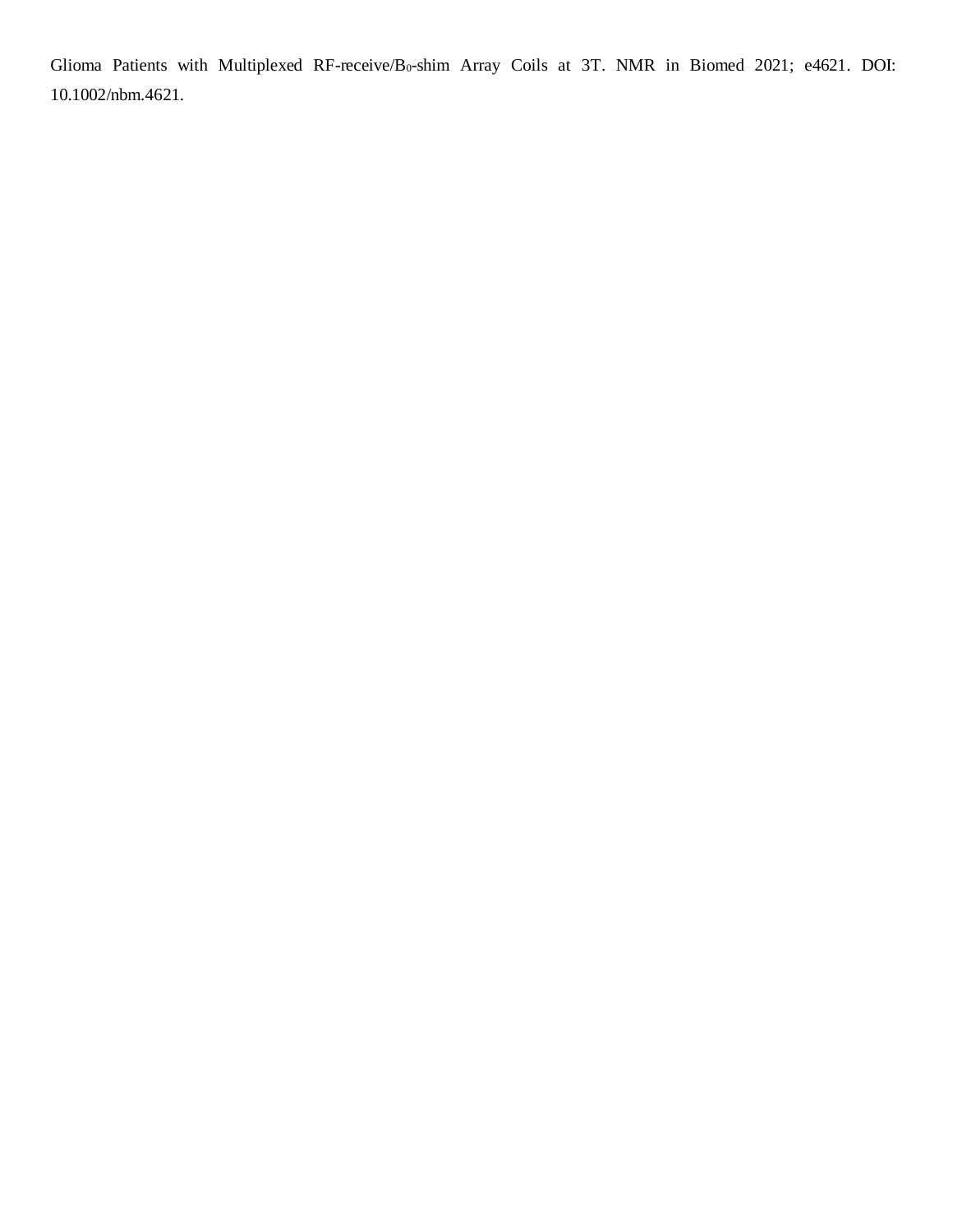## **Conference Contributions**

#### **First Author**

**Strasser B**, Chmelik M, Trattnig S, Gruber S, Bogner W. Prior knowledge in CSI obtained from phase images: initial results. International Workshop "Magnetic Resonance Studies", 2011, Třešť, Oral Talk.

**Strasser B**, Chmelik M, Trattnig S, Gruber S, Bogner W. Improved quantification of CSI data by phase prior knowledge: Application to Multichannel coils. International Workshop "Methods in Proton MR Spectroscopy – Data Acquisition and Evaluation", 2011, Tübingen, Oral Talk.

**Strasser B**, Chmelik M, Trattnig S, Gruber S, Bogner W. Prior Knowledge in CSI Obtained from Phase Images: Initial Results. ESMRMB, Leipzig, E-Poster.

**Strasser B**, Chmelik M, Trattnig S, Gruber S, Bogner W. Coil Combination of CSI Data Based on Reference Images at 7T. ISMRM 2012, Melbourne, Traditional Poster.

**Strasser B**, Chmelik M, Trattnig S, Gruber S, Bogner W. Increasing the SNR in MRSI by Combining the Channels of an Array Coil Using GRE Images for Phasing. International Workshop "Magnetic Resonance Studies" 2012, Oberschwarzenberg, Oral Talk.

**Strasser B**, Hangel G, Gruber S, Trattnig S, Bogner W. 2D-GRAPPA Accelerated FID Based MRSI of the Brain at 7T. ISMRM 2013,Salt Lake City, Traditional Poster.

**Strasser B**, Hangel G, Gruber S, Trattnig S, Bogner W. 2D-GRAPPA accelerated FID based MRSI of the brain at 7T. International Workshop "Magnetic Resonance Studies" 2013, Freudenstadt, Oral Talk.

**Strasser B**, Hangel G, Chmelik M, Trattnig S, Gruber S, Povazan M, Bogner W . (2+1)D-CAIPIRINHA Accelerated FID Based MRSI of the Brain at 7T. ISMRM 2014, Milan, Oral Talk.

**Strasser B**, Bogner W, Bär P, Hangel G, Springer E, Mlynarik V, Griswold M A, Ma D, Jiang Y, Nittka M. Comparison of accuracy and reproducibility of MR Fingerprinting with conventional T1 and T2 mapping. ISMRM 2015, Toronto, E-Poster.

**Strasser B**, Hangel G , Gruber S, Chmelík M, Dal-Bianco A, Považan M, Leutmezer F, Trattnig S, Bogner W. Ultra-high Resolution MRSI of Multiple Sclerosis at 7T. ISMRM 2016, Toronto, E-Poster, Award for best abstract in the MRS study group session.

#### **Co-author**

Hangel G, **Strasser B**, Povazan M, Gruber S, Chmelik M, Trattnig S, Bogner W. Spiral Chemical Shift Imaging at 7 T. International Workshop "Magnetic Resonance Studies", 2013, Freudenstadt, Oral Talk.

Hangel G, **Strasser B**, Gruber S, Chmelik M, Trattnig S, Bogner W. 3D Metabolic Mapping of the Brain at 7T by Pulse-Cascaced Hadamard Encoding with Short Acquisition Delay. ISMRM 2014, Salt Lake City, Traditional Poster.

Hangel G, **Strasser B**, Gruber S, Chmelik M, Trattnig S, Bogner W. Pulse cascaded Hadamard Spectroscopic Imaging with short acquisition delay in the brain at 7T. ESMRMB 2014, Lisbon, Oral Talk.